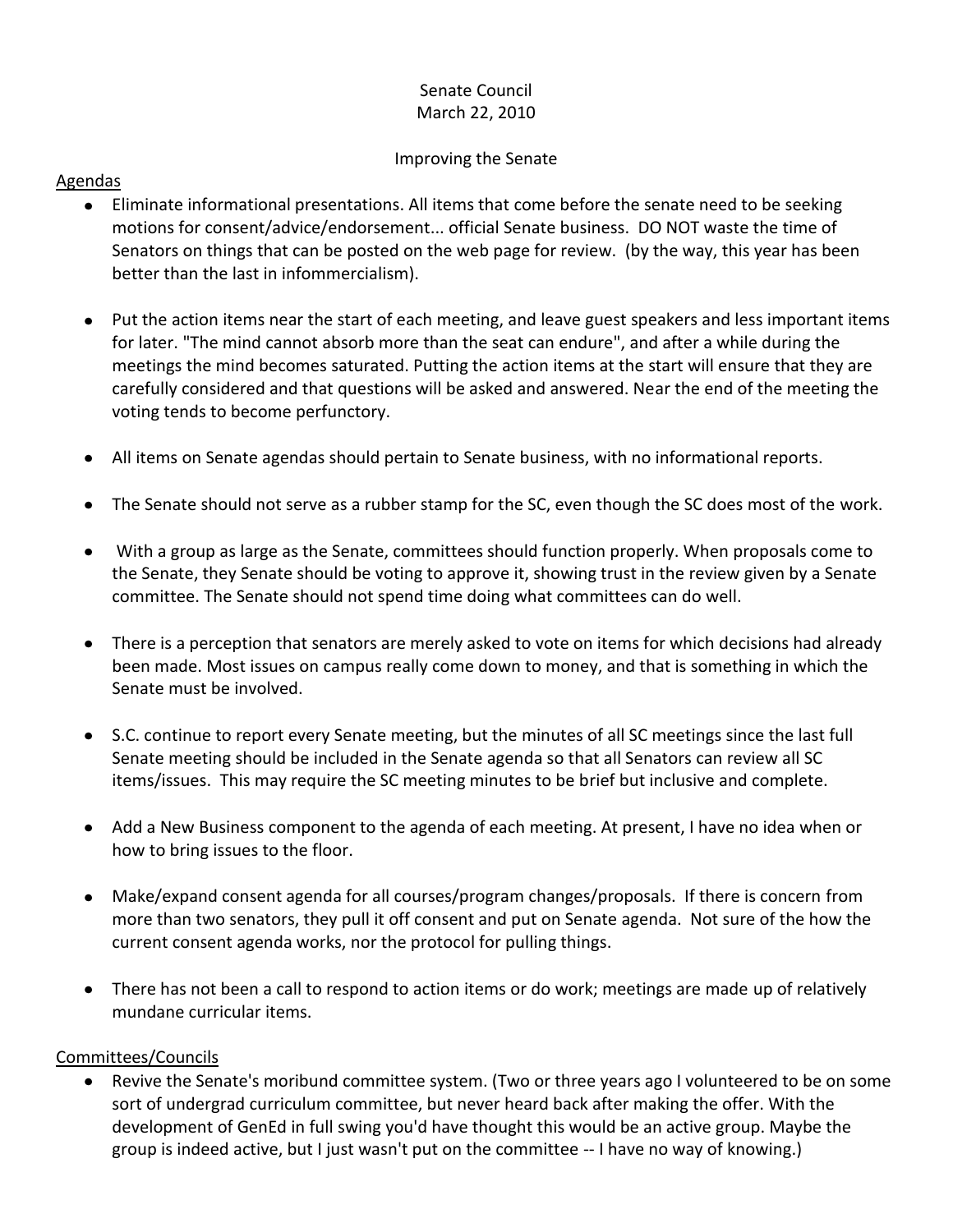- Require ALL Senate committees to present a report to the Senate at least once per semester. The report should include action items, number of meetings, issues/concerns, etc., needing full senate action with the committees official recommendations. These reports should then be entered into the Senate minutes.
- Committees that don't meet are problematic, and there should be more faculty members who volunteer for University service.
- Until the late 1970's, it was routine for the April and May meetings of the Senate to concentrate on committee reports from committee chairs. If committees can be given clearer charges during orientation activities, many subsequent faculty-led activities can occur more easily.
- It is difficult to be a productive member of a Senate committee when there is no discernable charge, purpose, or guidelines on reviewing proposals.
- Admissions standards have been lowered at UK, and there was a question as to whether or not the appropriate Senate committee, let alone the Senate itself, was consulted prior to making the decisions.
- Committees should be more active, and regular reports by committee chairs during Senate meetings would be helpful.
- There was some discussion about the role of Councils, etc. in vetting curriculum proposals. I am currently a member of Undergraduate Council and previously served a three-year term on Graduate Council. In my experience, the Councils usually do a good and conscientious job of vetting curriculum proposals. That said, it would be beneficial and appropriate for the University Senate to provide more explicit guidance to the Councils regarding the objective of their vetting (to my knowledge, no such guidance exists). The guidance might take the form of a broad policy statement. For example, the faculty in the academic unit proposing the changes likely are in a better position than the Councils and Senate to know whether the proposed changes enhance (or at least do not compromise) academic rigor and whether they unduly harm current students. Senate thus might decide that the broad policy statement provide guidance about the extent to which Councils should give deference to the academic units proposing the curriculum changes versus exercising their oversight responsibilities.
- The Senate has a wide variety of committees, which deal with many aspects of campus life Senate committees must be charged in order to expect committees to perform as intended.
- There should be better guidelines for Senate committees that review curricular proposals. Currently, unless there is an egregious problem, most proposals just go on through.
- Even if a proposal receives approvals from a variety of different reviewing bodies, proposals do not seem to be scrutinized in the review process.
- Not every reviewing body considers all aspects of a proposal. Part of representative governance is that there are pieces that are not seen by everyone.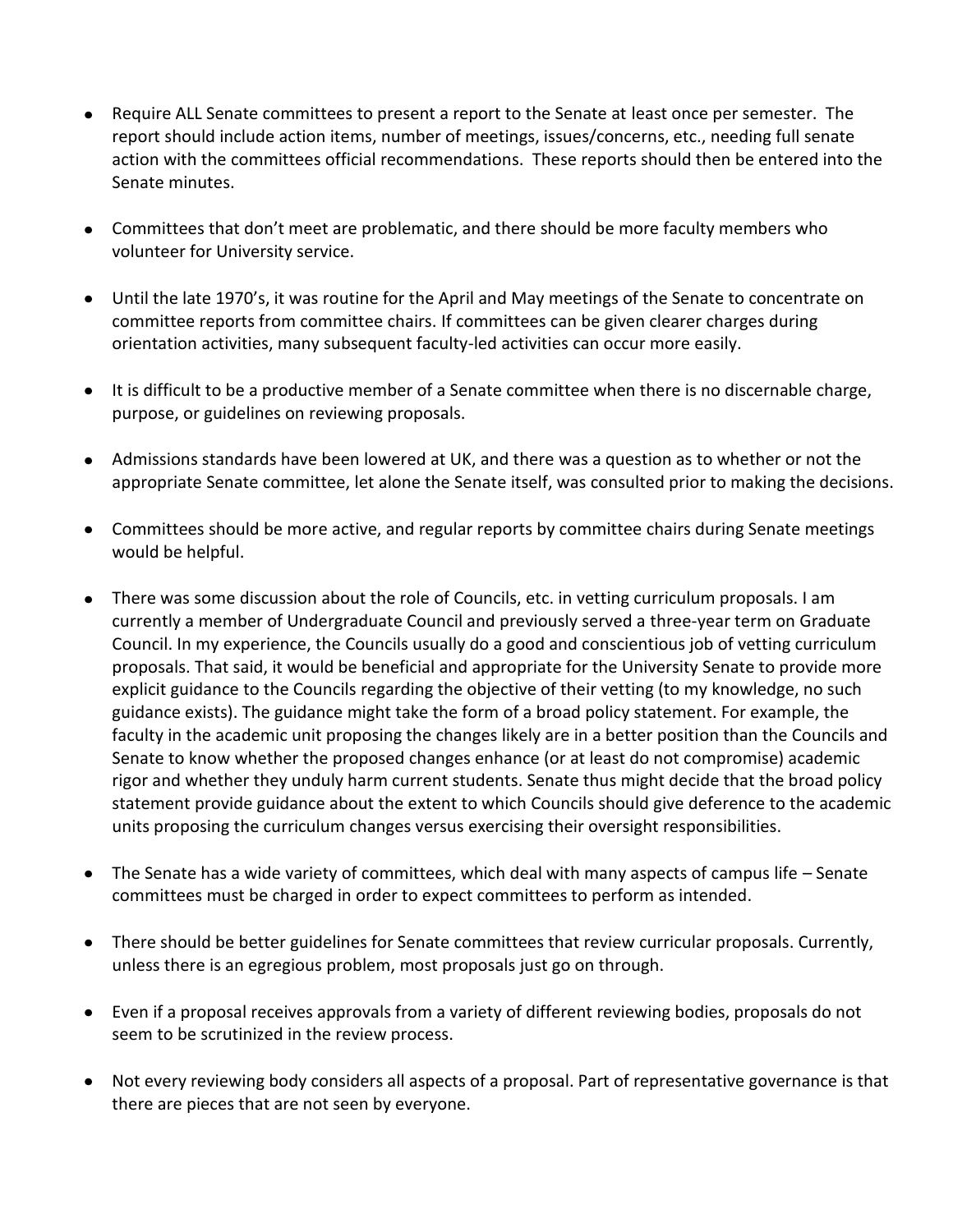- Senators should be told the value of programs to undergraduate students, not just presented with a distribution of courses to review.
- The lengthy review process offers a variety of opportunities for faculty to speak up if something about a proposal is objectionable.
- Curricular forms are the guidelines and instructions for proposals.
- The opportunity to stop a course proposal was utilized within the past few months, so that type of  $\bullet$ action is available to faculty.I do not think the committee structure of the Senate has been well used. Committees offer an opportunity for some issues to be brought forward and should be part of the solution for performing an advisory role. That said, committee meetings for the sake of meeting are not effective. I do not think that all the standing committees must always be active at a given time, but they should be available to serve their charge or to receive requests from senators posing agenda items to them. Some committees are probably too broad; for instance, facilities seems to cover everything from computing to classrooms to grounds. Perhaps it would be better to make more use of ad hoc or working groups on specific issues as needed (for example, IT support issues, distance learning initiatives, etc.). Committee agendas beyond the general charge could be generated by concerns brought forward by senate members or suggested by senate council based on their overview of priorities for the coming year. To stimulate member initiated agenda, the senate council call for specific agenda items at the start of the year and focus on constituting the needed committees based on that input. I think committees should be available and active as needed based on institutional priorities and member concerns.
- Several people complained about the Senate's role as a rubber stamping organization. One approach would be to delegate authority for final decisions on certain issues to those committees that consider them carefully. In my experience a large group viewing complicated issues with little preparation rarely makes good decisions, and I question why final votes on certain issues take place in the full Senate. Perhaps committee decisions and supporting materials could be made available to Senators for review and challenges for a prescribed period before becoming final decisions.

#### Communication

- Committee meetings should be posted on the Senate website, in part so faculty members may hold one another accountable.
- I don't see meaningful *communication* from Senators to the groups they represent. Providing a concise list of relevant announcements and Senate decisions that Senators could post on faculty listservs would be one way to standardize the information coming out of the Senate. In cases where several Senators represent one group such as a college, a single Senator could be selected to disseminate the information to that group.
- I appreciated the opportunity for the Senate to have a broad open discussion facilitated by Professor Swanson about our role in university governance.
- Budget issues Clearly this is a huge concern for everyone these days. If we could possibly be facing program or benefit cuts or other draconian responses to a dire budget situation, will the senate have enough information to provide meaningful input? Will such input be sought? The suggestion was made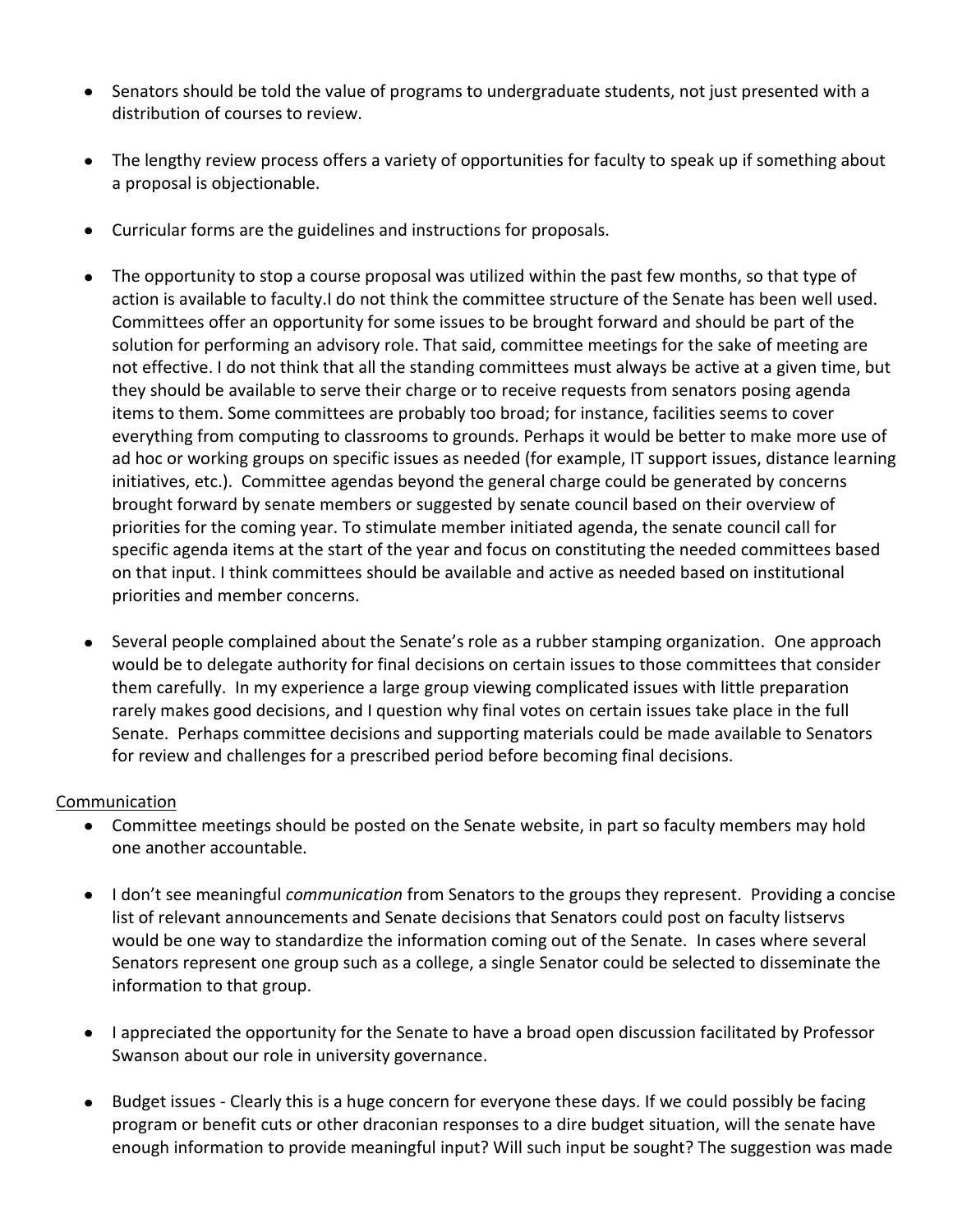that the Senate council chair could seek to participate in the meetings between the Provost and the Deans. This would seem to be an important way for the Senate to be kept apprised of issues that could have a large impact on the institution as a whole.

- In the same way that the Provost sends a liaison to SC meetings, the Chair should be a regularly invited guest to meetings of the Provost's Deans' Council.
- The Chair should request that he be included in meetings of the Provost's Deans' Council meetings.  $\bullet$
- Although the Senate is not privy to proceedings of the Deans' Council, there are a variety of administrators on the Senate's committees. Said committees are not necessarily specifically aligned with administrative committees.
- $\bullet$ Faculty members are not asked by the administration to provide input. Having the Chair attend meetings of the Provost's Deans' Council would be a good way to share information with the Senate from the beginning, instead of after the fact. Faculty need more information about current issues in order to better participate.
- There really should be some regular communication between the US and the SS on matters of money. Perhaps the Senate Council and the Staff Senate's Executive Committee could meet on the issue occasionally?
- Also, it might be nice if there was some more general communication between the two Senates. It might facilitate matters for each to know that the other exists, and that, for the most part, a lot of the internal struggles they're each facing are the same.
- It was acknowledged that we do not receive much information about the budget. What I would find  $\bullet$ most useful as a Senator is some kind of abstract of how the campus operates financially — at least the non-medical parts of it. Ideally this would not only include a breakdown of basic facts by College total UK budget, total external funding, total gifts, total expenditures, # undergrad students, # grad students, # faculty, # staff — but also some simple ratios: student:faculty, Student:Budget\$, etc. Some years ago I saw such a spreadsheet done by a budget analyst in my College, and I was surprised and informed by the differences among the Colleges. I think that this kind of information is vital in keeping Senators informed about how money is spent on this campus.
- $\bullet$ How can the Senate have better ties to other university committees where appropriate or ensure seats reserved for a senate member are filled? One of the reasons I saw a need for a senate IT committee was because the UK academic computing committees had been vacant and inactive for years. Vince Kellen re-constituted these committees in 2009, one for instructional computing and one for research computing. Is there some channel of communication between the Senate and committees such as these? Related to this, how many university committees call for a Senate representative? For example, I serve on the university web advisory committee that has a slot for a senate member that has rarely been filled during the last 6 years. Is there a way for senate members to know who those representatives on outside committees are so they could provide input to them on relevant issues?
- Philosophically, I associate the idea of a "senate" with the dual roles of "advise and consent" and it is the lack of much of an advisory role that I see as the most problematic. I find almost all of what we do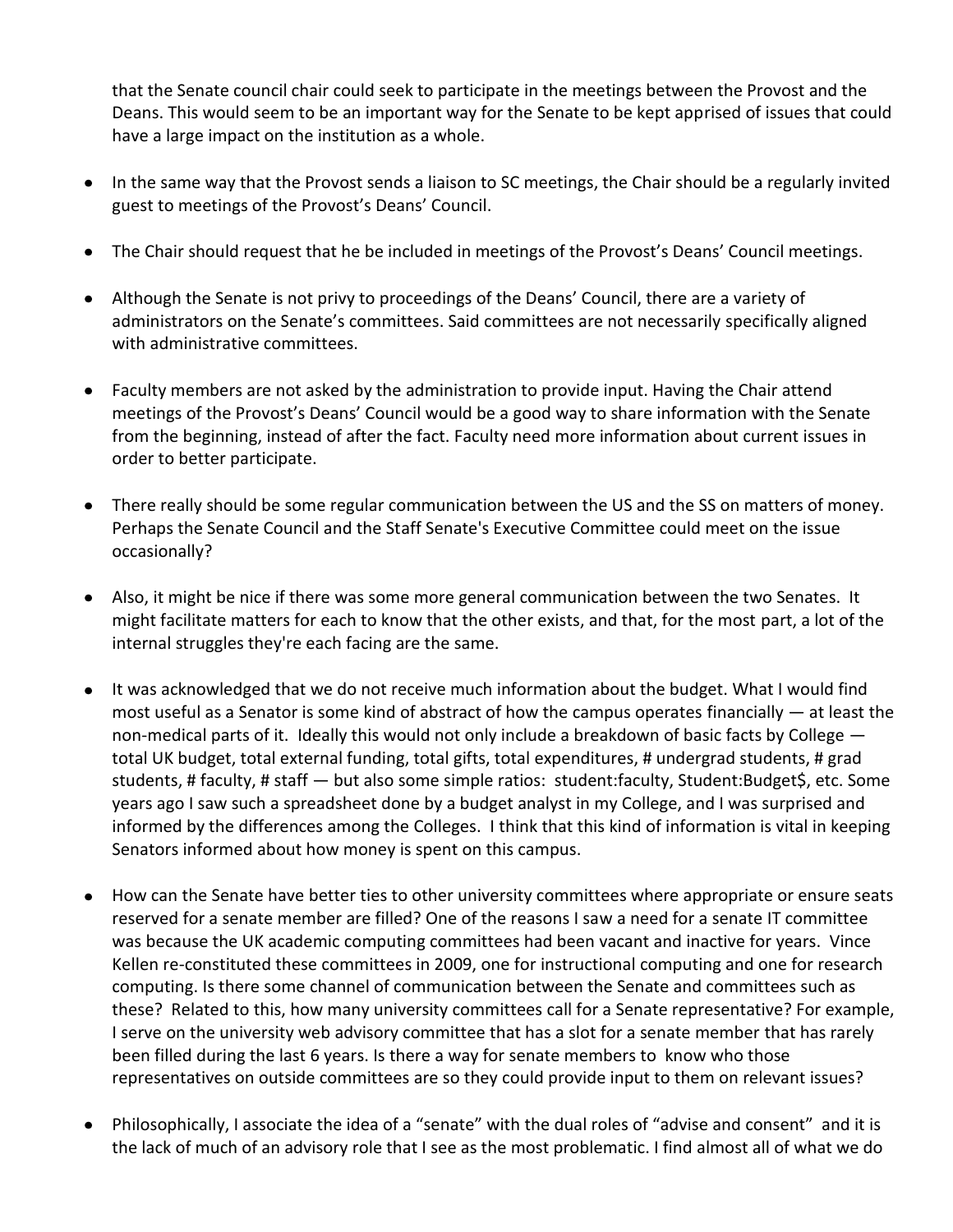to be quite "top down." Generally, we are informed of decisions that have been made or are recommended to be made. I am able to go back to my unit and report on what has transpired, but what seems to be missing is much opportunity for two-way communication; that is, a way for me to bring other issues that concern my colleagues back to the Senate. I do think an active committee structure is part of the answer, but I think it also goes beyond that.

- $\bullet$ A theme in the discussion was antipathy toward "administrators" and glorification of faculty. On one hand, this was amusing because I consider the Senate to be part of administration. On the other hand, it was disturbing because we have an entire branch of our Gen Ed curriculum to teach students not to apply such generalizations to broad groups of people. If I had a third hand, I would also point out that any group that refuses to work constructively with others gets marginalized. My impression is that the majority of Senators are interested in constructive collaboration to solve problems, but they are easily drowned out by those who speak often and loudly. Promoting more electronic communication on important issues before and after meetings may be a way to increase productive participation. Yesterday's invitation to send "Improve Senate" emails is a good example of a way to encourage broader participation.
- I think communication could be improved within the senate. I had a interaction that may not be typical, but was nonetheless frustrating. In the spring of 2008, I sent a proposal to the council chair suggesting the senate council consider the need for a Senate IT related committee/work group. That request was never acknowledged. Since that was near the end of the spring term for the senate council, I assumed it was just being deferred. I resubmitted it the next year in the fall of 2008 to the new council chair. It was also not acknowledged. However, I did find out later from another source that it got on the agenda for spring of 2009, but I was on sabbatical then and not part of the working group that did finally explore this issue. My point is really just that, based on my limited experience, I concluded there may be communication lapses between senate council and senate members. There should be a defined process for how a senator can bring items forward for consideration.

#### Shared Governance

- Maybe there needs to be a basic understanding of what the role of the Senate should be, and how to speak as one voice.
- As opposed to merely reacting to top-down directives, faculty should play a role in developing policies themselves.
- Shared governance between faculty and the administration depends on the willingness of both to share. From the faculty's perspective, how we can best enhance the effectiveness of Senate's role in shared governance depends on the administration's willingness to share its governance authority. How and to what extent is the administration willing? For example, I was on the Senate committee that interacts with the administration on budgetary matters several years ago. The administration shared a lot of budget information with the committee, but I never got the sense that it would lead to actual changes in budget decisions. I recommend consultation with appropriate members of the administration to get a more accurate sense of its willingness to share governance.
- Senators recognize the need to respond to solicitations for volunteers from the Office of the Senate  $\bullet$ Council, yet other responsibilities often hinder such desires.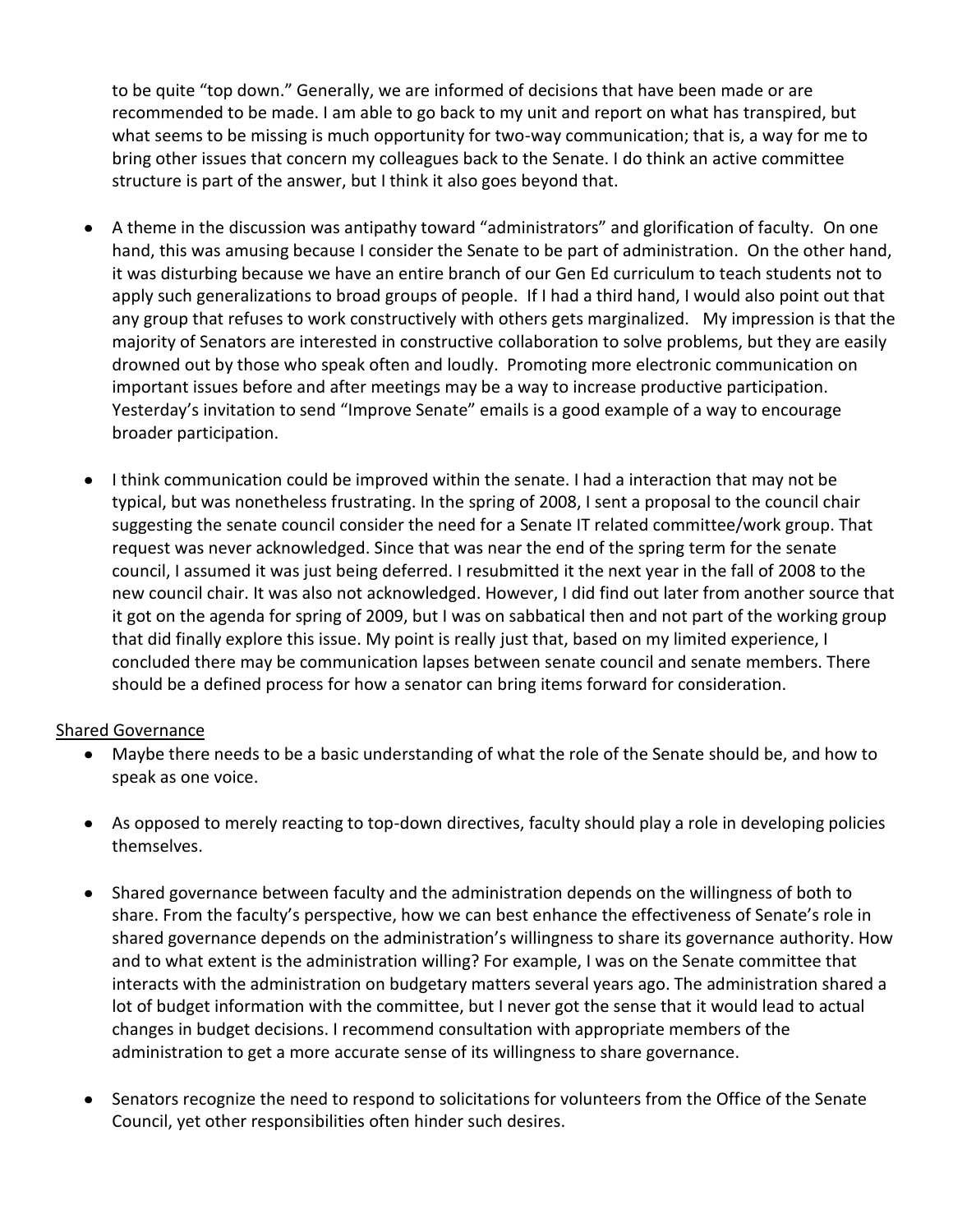- Faculty should have some say in the criteria by which the President is evaluated.
- There is a culture of distrust between faculty and administrators at UK, and a corresponding lack of strong faculty input. There are areas at UK where there is a strong faculty culture, yet perhaps it is not reflected in the Senate, but rather in the department or college.
- There was no guarantee of anonymity to faculty responding to the questionnaire for the President's evaluation. The criteria for the evaluation are not appropriate. However, the criteria are set by the Board of Trustees (BoT).
- Kentucky statutes prevent meaningful faculty input into the criteria by which the President is evaluated.
- The timing of the annual evaluation of the President is not conducive to meaningful faculty input. There is no external or independent data on which to make any judgment – the only accompanying supporting documentation is the President's self-evaluation.
- There needs to be input from the Senate floor into the issues that are brought by administrators for consideration.
- My sense is that there are some deep disagreements among faculty regarding issues such as: a. the balance between traditional academic degrees and professional degrees; b. the authority of the provost; and c. the duties of revenue-generating elements of the university community with regard to other segments. Even if institutional policy addresses such an issue squarely, there will be senators who feel compelled to bring the matter up at every possible opportunity. I doubt that there is an effective mechanism to derail such discussion even if it is out of order, other than to limit the number of opportunities for debate (which just might make matters worse).
- Faculty have regained increased control over courses, curricular programs, educational units, educational policy, etc. since Charles Wethington stepped down. There remains a lack of "input symmetry," though, in that while deans, chairs, etc. have a chance to offer input into faculty educational policy, faculty are not asked for input into managerial decisions.
- The curricular review process is cumbersome and paper-heavy. The Senate's reviews of degree programs should take the form of questions regarding how such a program will affect other programs across campus, not the minutiae of whether or not a unit has a sufficient number of instructors for a program.
- There is clearly a sense among some faculty that the administration needs to do a better job of sharing its governance authority with the faculty. If the faculty is truly committed to shared governance, we need to be open to the possibility that, on some dimensions, the faculty needs to do a better job of sharing its governance authority with the administration. Consultation with the administration on this issue is appropriate.
- Faculty and department chairs, etc. need to value participation in faculty governance activities such as committee appointments.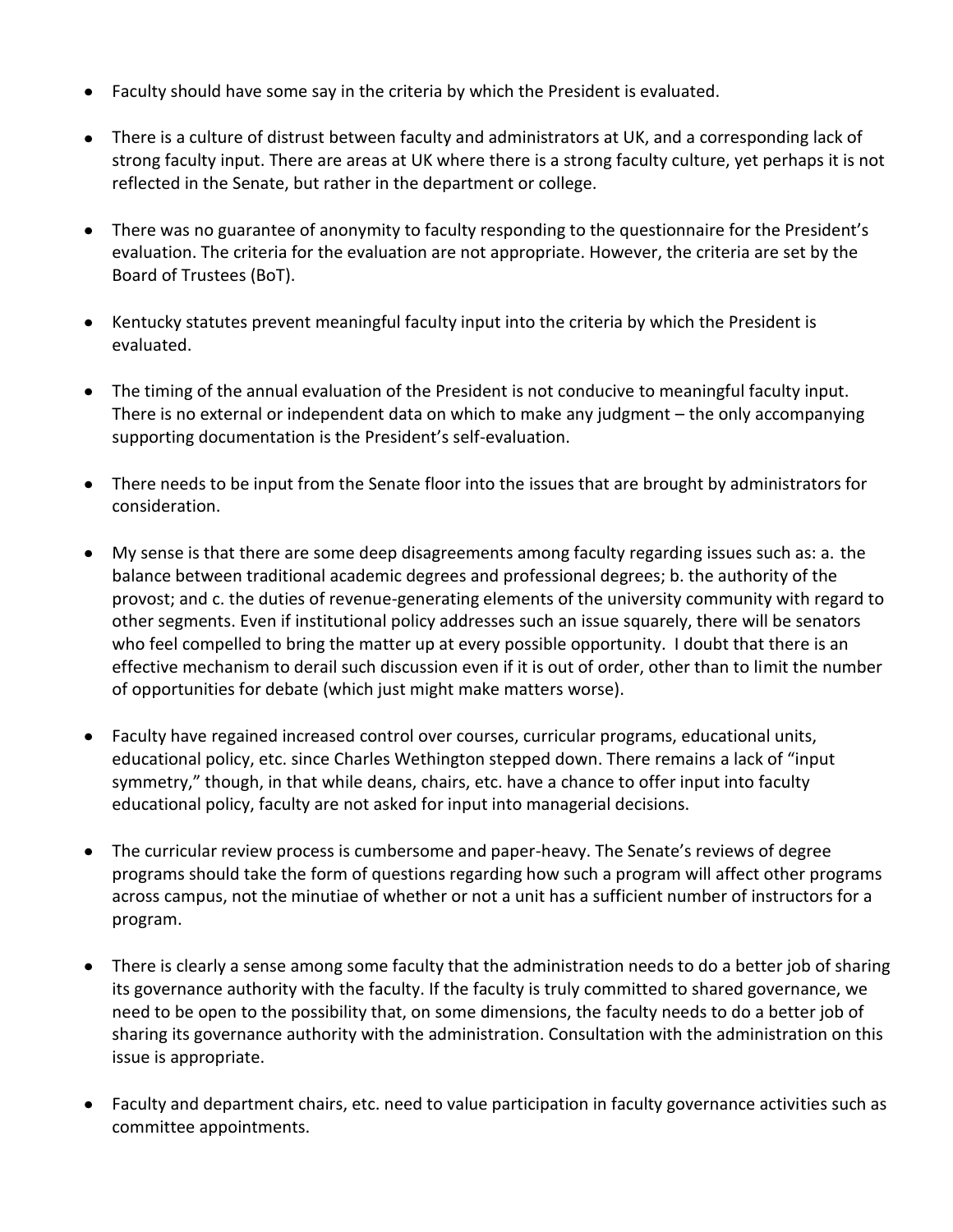• I know there are some legitimate concerns about our role being that of a rubber stamping body, but sometimes this is simply the result of predefined roles and established processes. We are the final body to consider academic changes, and although Professor Chappell's concern that we do not invest much time as a body in these decisions has some merit, for the most part I trust that the many previous steps each proposal has gone through has adequately vetted each change. I am in favor of more "local" control when possible and while I do review these items, unless I see some egregious issue of concern I generally do not believe we as a body need to micromanage these approvals. Further, in the example of the College of Ag proposal he was opposed to, there was an opportunity for him to voice his concerns prior to the vote and perhaps sway other senators to reconsider their vote. Other discussion included some who advocated a smaller Senate, but I do not agree with that suggestion. I think the Senate is a unique body that can provide a voice representing the faculty as a whole, and as such it needs to have a large and diverse representation.

#### Miscellany

- I have always found it odd that the President of the University is the presiding officer of the Senate. Is this a state law? If not, then ensuring the independence of the body should be a key short-term goal.
- While I understand that the Pres turns over the gavel at the first meeting of the year, I'd like to make sure that he can't call it back when push comes to shove and the campus faces an internal controversy. Don't wait for that to happen -- move to exclude the President now.
- Another theme was a desire for more involvement in university-wide policy decisions, earlier in the decision making process. Streamlining the Senate's pro forma duties would leave more time for a proactive policy focus.
- $\bullet$ The Senate should be smaller; too many individuals make the body ineffective.
- The Senate is too large and should be much smaller, with just one to two representatives from colleges.
- The Senate size is acceptable, given its representative nature. It is, however, somewhat difficult to effectively communicate with a senator's own unit, resulting in failure at the most basic level of engaging the faculty community.
- Thus, my original idea was to turn the senate council into the faculty senate (thus eliminate the current senate entirely), with no voting administrators, but of course a voting student representative on board. The question is really how such a smaller and certainly more effective senate would be elected, and how many senators could we have. I think that all faculty should elect such a senate (including administrators who are also faculty), but the question remains of how many senators in total should we have. May be, we could settle on 30-35 total, with proportional representation, but at least one representative per college. I am aware that that would not be a perfect solution, but would think that such a small senate would be more effective and the composition also more just, since a combination of proportional and non-proportional composition would be applied (like in the US congress).
- The Senate should have more of a role in the budget process.